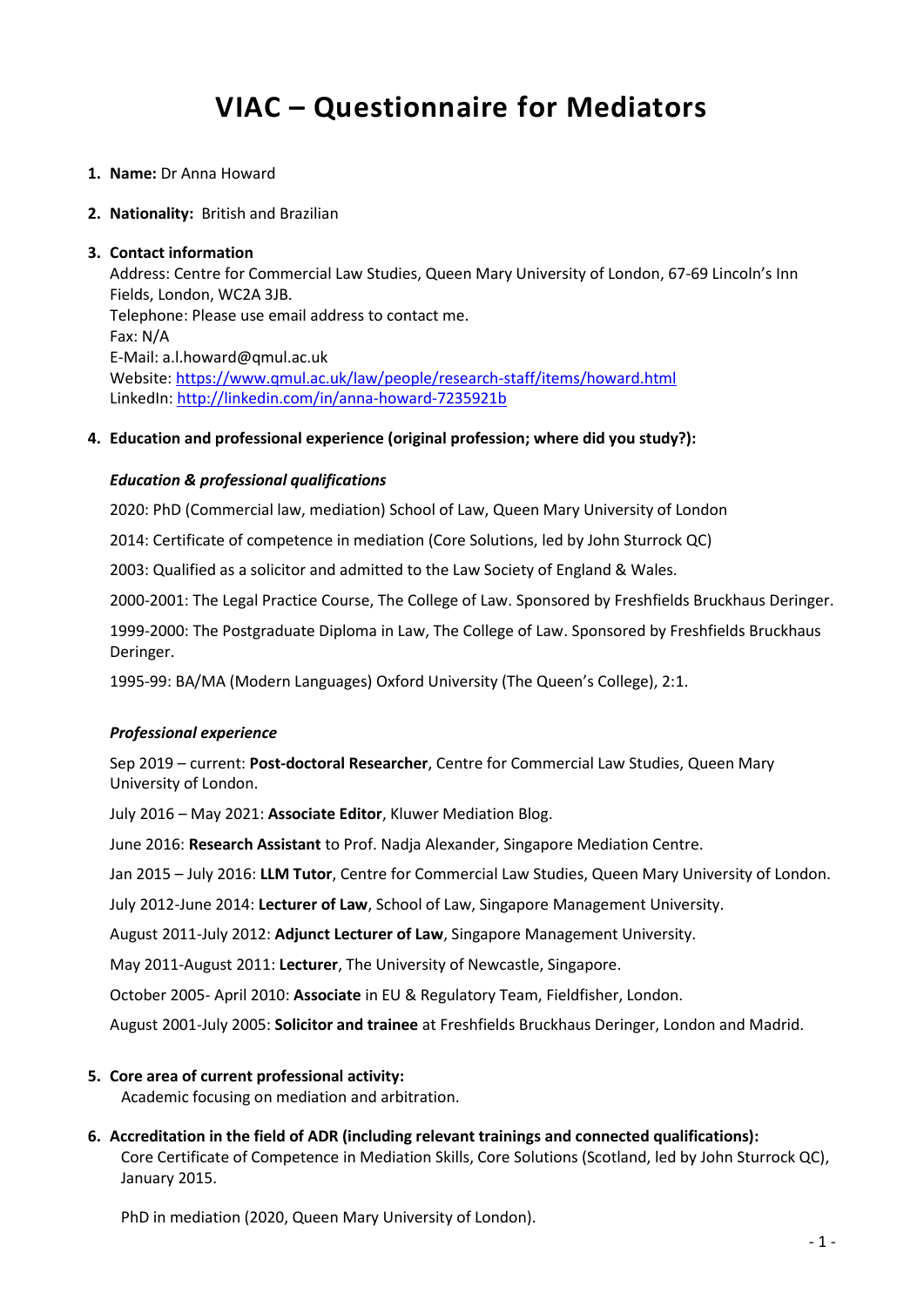## **7. Practical experience in mediation**

- **How many (international) mediations have you participated in**
	- **as single/co-mediator/in a team?**
	- **administered by an institution; under which Rules?**
	- **in which areas/fields?**
	- **how complex (***please provide examples, participation of lawyers/experts***)?**

I have participated in four commercial mediations as an assistant mediator to John Sturrock QC:

- Mediation of a dispute between a government body and a group of companies regarding a regulatory matter (London, December 2018):
- Mediation of a dispute between two companies regarding the provision of technological services (London, November 2016);
- Mediation of a dispute between a company and an individual regarding a Sale and Purchase Agreement (London, April 2016); and
- Mediation of a contractual dispute between two companies regarding the provision of technological services (London, April 2015).

All of these mediations were complex commercial mediations at which either or both in-house counsel and external lawyers were present. The disputes were also of high value.

## • **How often have you acted in a different function (e.g. consultant, expert)?**

Before training as a mediator, I practised as a commercial lawyer at the leading international firms Freshfields Bruckhaus Deringer and Fieldfisher where I specialised in EU and UK competition law. After 9 years practicing law, I started teaching at university level, first in Singapore and then in London. I then did a PhD in cross-border commercial mediation at Queen Mary University of London. I am currently a Post-doctoral Researcher at Queen Mary University of London where my research focuses on mediation and arbitration.

## • **What other ADR-experience do you have?**

In addition to my practical mediation experience, I have experience as a mediation and arbitration academic. My main areas of research interest are cross-border mediation and investor state dispute settlement. My book, *[EU Cross-Border Commercial Mediation; Listening to Disputants](https://law-store.wolterskluwer.com/s/product/changing-the-frame-framing-the-changes/01t0f00000J4qNR) – Changing [the Frame, Framing the Changes](https://law-store.wolterskluwer.com/s/product/changing-the-frame-framing-the-changes/01t0f00000J4qNR)*, was published by Wolters Kluwer in 2021 and draws on my PhD research for which I interviewed senior in-house counsel of multi-national companies regarding their use, and lack of use, of mediation for their cross-border disputes. In addition to my research on mediation, I am also currently working on a large empirical research project on investor state dispute resolution with colleagues at Queen Mary University and Cardiff University which will result in a number of publications. Further, at Queen Mary I have supervised LLM dissertations on mediation and other ADR subjects.

## **8. Languages (including levels)**

## Mother tongue: English

Working languages (i.e. languages in which you have both a spoken and written command so that you may conduct mediation proceedings in this language): English.

Advanced level: Spanish and Portuguese.

Basic level: French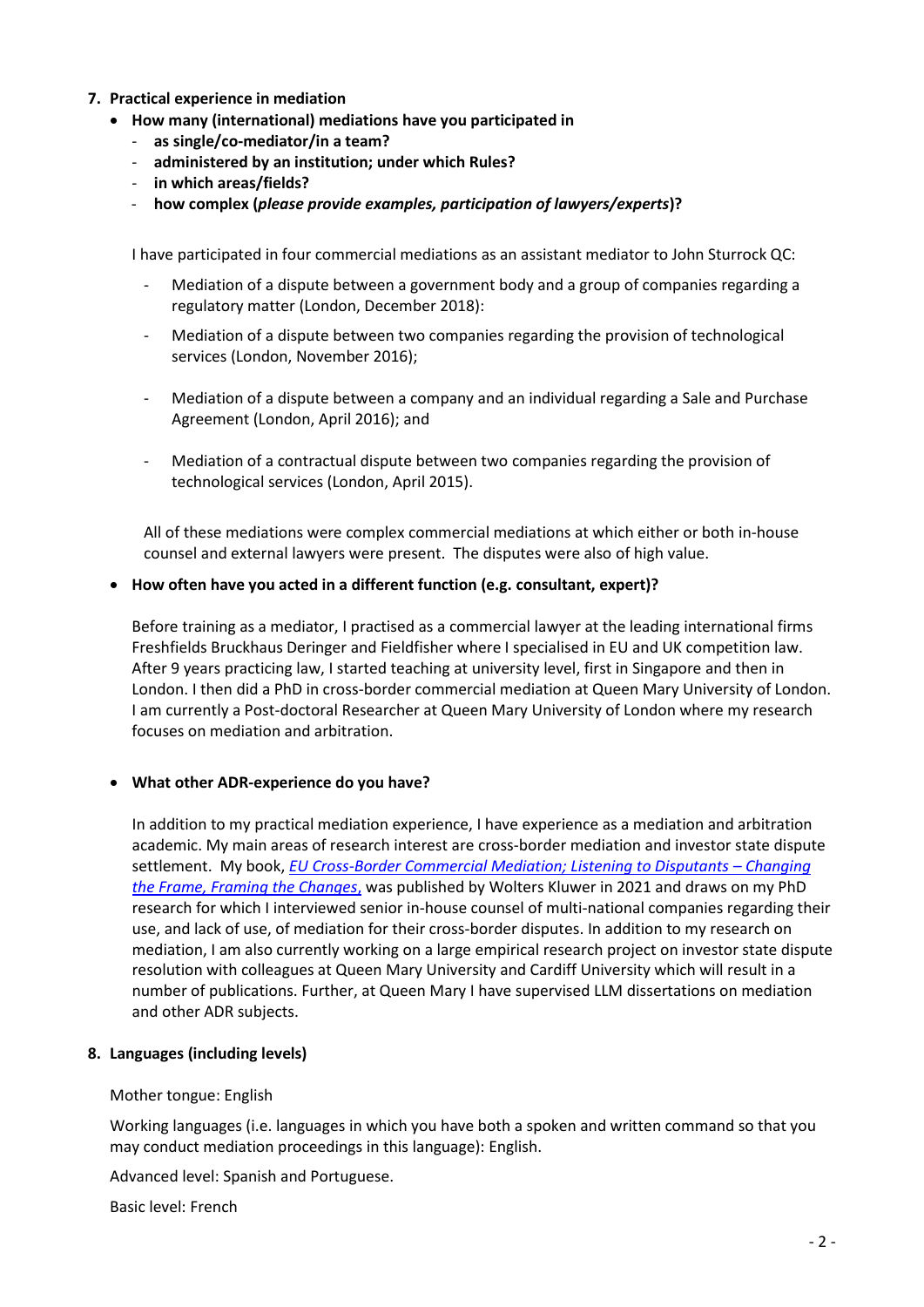## **9. Style of mediation**

*Where do you see yourself? Please tick box as appropriate or indicate your preferred style.*

I see myself as offering predominantly facilitative mediation.



#### **INTERACTION DIMENSION**

*©* Alexander, Nadja (2011) "The Mediation Meta-Model - the realities of mediation practice," *ADR Bulletin*: Vol. 12: No. 6, Article 5. Available at: [http://epublications.bond.edu.au/adr/vol12/iss6/5;](http://epublications.bond.edu.au/adr/vol12/iss6/5) *see also here for a detailed description of the 6 mediation styles.*

## **10. Please describe aspects of your personality which could be interesting to clients you are going to mediate; what would former clients emphasize in your work?**

Former clients and colleagues have emphasised my calm and considered approach describing, for example, my "light but firm touch". They have also emphasised my attention to detail, patience and dedication. Further, I also bring an international perspective to my work as I am half English and half Brazilian and have also spent time living abroad in Spain and Singapore.

## **11. Publications and other activities in ADR related matters (e.g. training sessions, seminars, conferences, articles and others): Publications**

My book, *[EU Cross-Border Commercial Mediation; Listening to Disputants](https://law-store.wolterskluwer.com/s/product/changing-the-frame-framing-the-changes/01t0f00000J4qNR) - Changing the Frame, [Framing the Changes](https://law-store.wolterskluwer.com/s/product/changing-the-frame-framing-the-changes/01t0f00000J4qNR)*, was published by Wolters Kluwer in 2021. It draws upon my PhD research, including interviews with senior in-house counsel of multi-national companies regarding their use, and lack of use, of mediation for their EU cross-border commercial disputes.

Together with colleagues at Queen Mary and Cardiff University, I am currently writing two articles on investor state dispute settlement which will be submitted to journals in 2022.

Further, as Associate Editor of the Kluwer Mediation Blog (July 2016-June 2021), I reviewed and revised submissions from mediation academics and mediators and was also a frequent contributor of blog posts. Examples of my posts include:

- Howard, A., Investor-State Mediation: Who will be at the (top) table? (October 2020)
- Howard, A., Sturrock, J., Macduff, I., The Mediators' Green Pledge (October 2020)
- Howard, A., 'Don't just do something. Sit there. The power of silence' (December 2018);
- Howard, A., 'The soul of mediation & leaving a legacy for the next generation' (June 2018);
- Howard, A., 'ICC Mediation Competition 2017: in conversation with the finalists' (April 2017);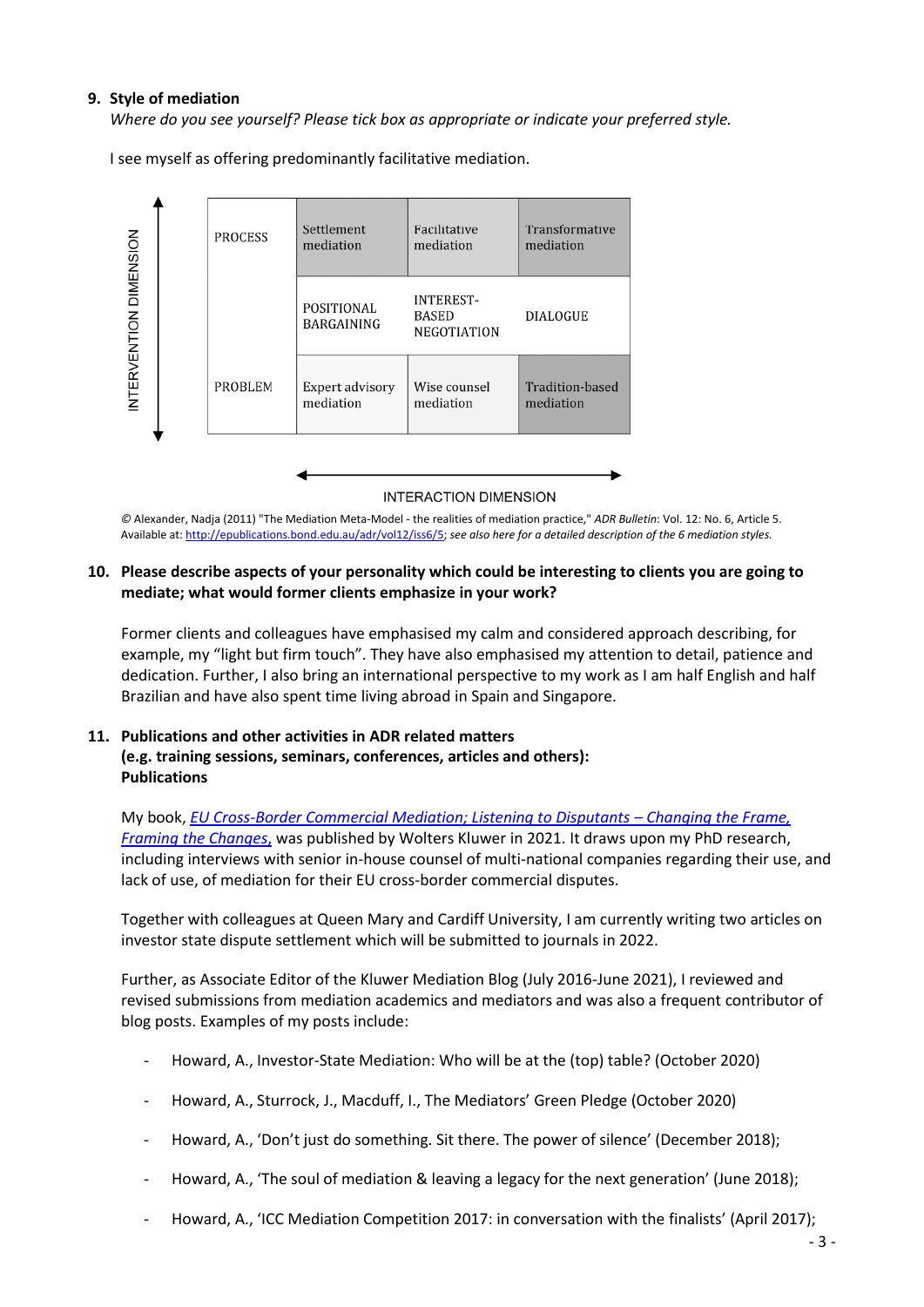- Howard, A., Alexander, N., and Quek, D., 'UNCITRAL and the enforceability of international mediated settlement agreements' (Sep 2016); and
- Howard, A., 'In conversation with Suzanne Rab on mediating competition law disputes' (Sep 2016).

All of my Kluwer Mediation Blog posts can be viewed [here.](http://mediationblog.kluwerarbitration.com/author/anna-howard/)

#### **Speaking invitations**

Invited by Scottish Mediation to be the keynote speaker at their Mediate 2021 conference on 15 & 16 November 2021. The title of the conference "Changing the Frame; Framing the Changes" draws on my book's title.

Invited by the Athens Mediation and Arbitration Organisation to give an opening speech ("An empirical study: listening to disputants regarding their use of EU Cross-Border Commercial Mediation") at the 3rdEODID International Mediation and Arbitration Conference on 19 May 2021.

Invited to present my book's findings as part of the ADR Midweek Talk series on 28 April 2021 (Austria)

Invited by Scottish Mediation to speak about the impact of my book's findings on the promotion of mediation: "Listening to Disputants – Changing the Frame; Framing the Changes", 22 April 2021.

Invited by CEDR to deliver a Masterclass on EU Cross-Border Commercial Mediation (8 April 2021).

Invited by Core Mediation (Scotland) to speak at an event to discuss my book's findings with panelists Prof. Emeritus John Lande (Missouri University) and Charlie Irvine (Strathclyde University), 11 March 2021.

Invited by The London Chartered Institute of Arbitrators (London Branch) and the London Court of International Arbitration to be a panelist at their co-hosted event "Sustainable ADR – Recalibrating for the future", 18 February 2021.

Invited by Professor Nadja Alexander (Singapore International Dispute Resolution Academy) to speak at the UNCITRAL ABLI Emergence Conference 2018, July 2018, Singapore.

Invited to speak at and facilitate workshop sessions at the International Academy of Mediators' Conference, Edinburgh, May 2018.

## **12. Memberships in mediation institutions / functions in mediation institutions/organizations:**

Member of UNCITRAL Academic Forum on Investor State Dispute Settlement. Member of Steering Group of Mediators' Green Pledge.

## **13. Special expertise or specializations (***please list a maximum of three***) in your ADR-practice:**

Commercial mediation

Cross-border mediation

Investor state dispute settlement

## **14. Soft Skills (e.g. intercultural competences):**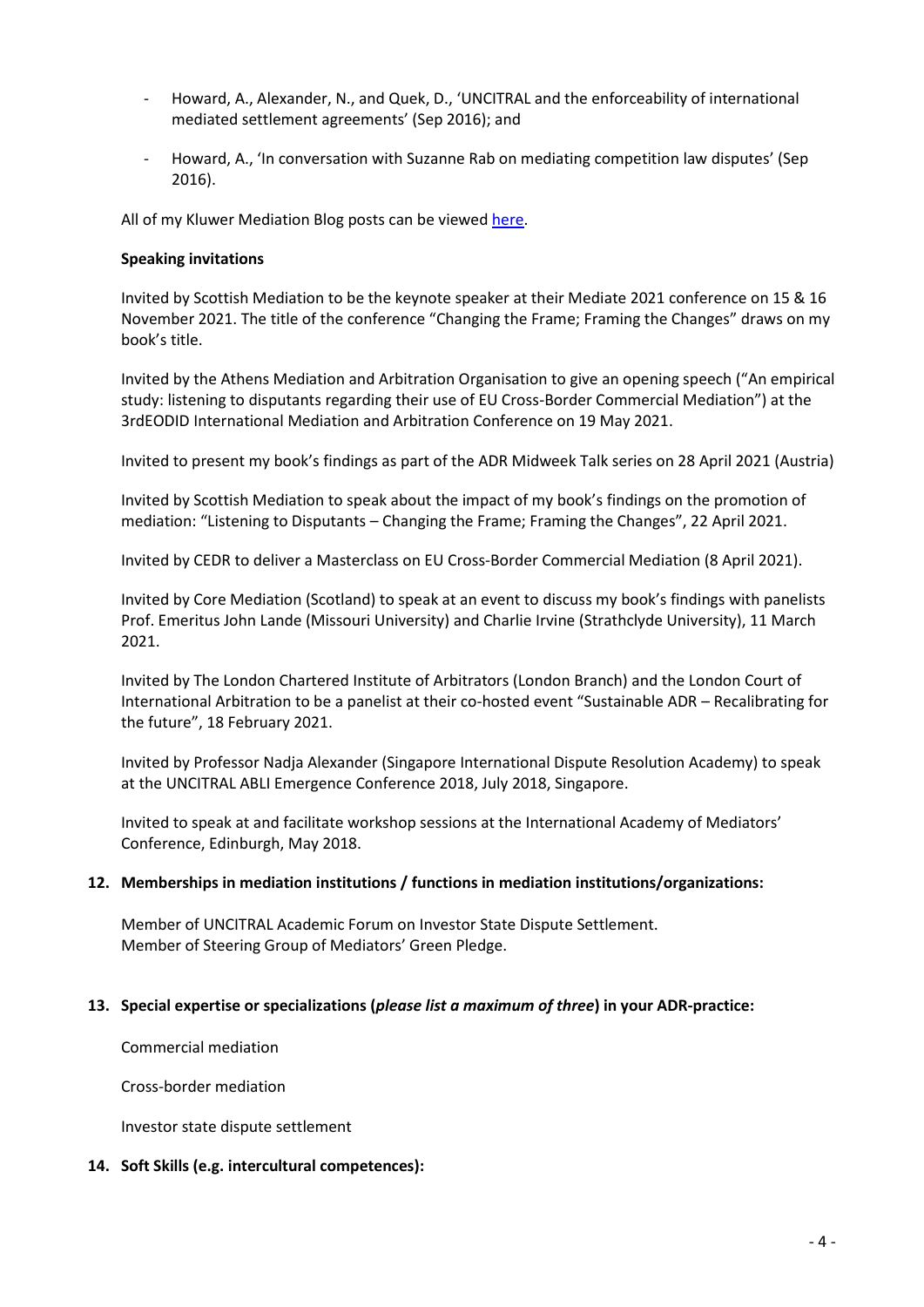I bring an international approach and perspective to my mediation practice. I am half English and half Brazilian and I have spent time living abroad in Singapore and Spain.

## **15. How do you ensure your professional quality (e.g. coaching, practice supervision, etc?**

I build upon my mediation accreditation with further training and opportunities for development. These include, for example, attending a 2-day mediation masterclass by Kenneth Cloke in November 2020. I will also undertake further mediation training, in community mediation, at Wandsworth Mediation Service in 2022.

## **16. Date of birth:** 19/08/1977

VIAC offers mediation practitioners the possibility to present themselves on its website. VIAC reserves the right to publish any presentations submitted and to remove it as the case may be. Parties are free to nominate a mediator of their choice and so is the VIAC Board when appointing a mediator. These presentations do not constitute recommendations but may assist the parties in choosing a mediator willing to conduct proceedings according to the Vienna Mediation Rules. The fact that a mediation practitioner appears on this list, does not authorize this person to use the title "VIAC-mediator".